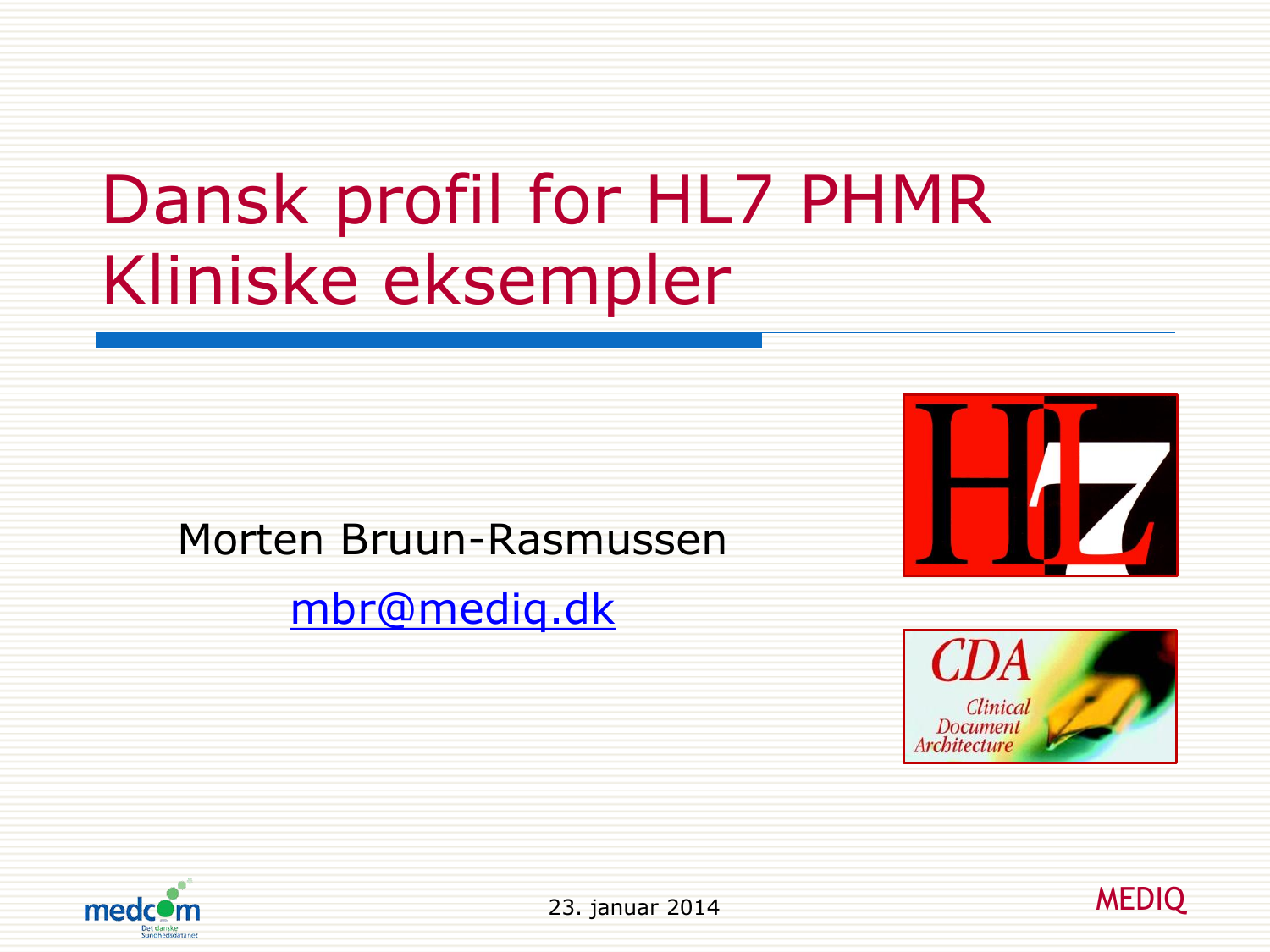

□ Skal bruges ved udarbejdelsen af PHMR DK profilet til at identificere brugernes krav til hjemmemonitoreringsdata som skal medtages i CDA'en.

□ Kun eksempler som er i drift eller eksempler som er planlagt til drift vil blive medtaget.



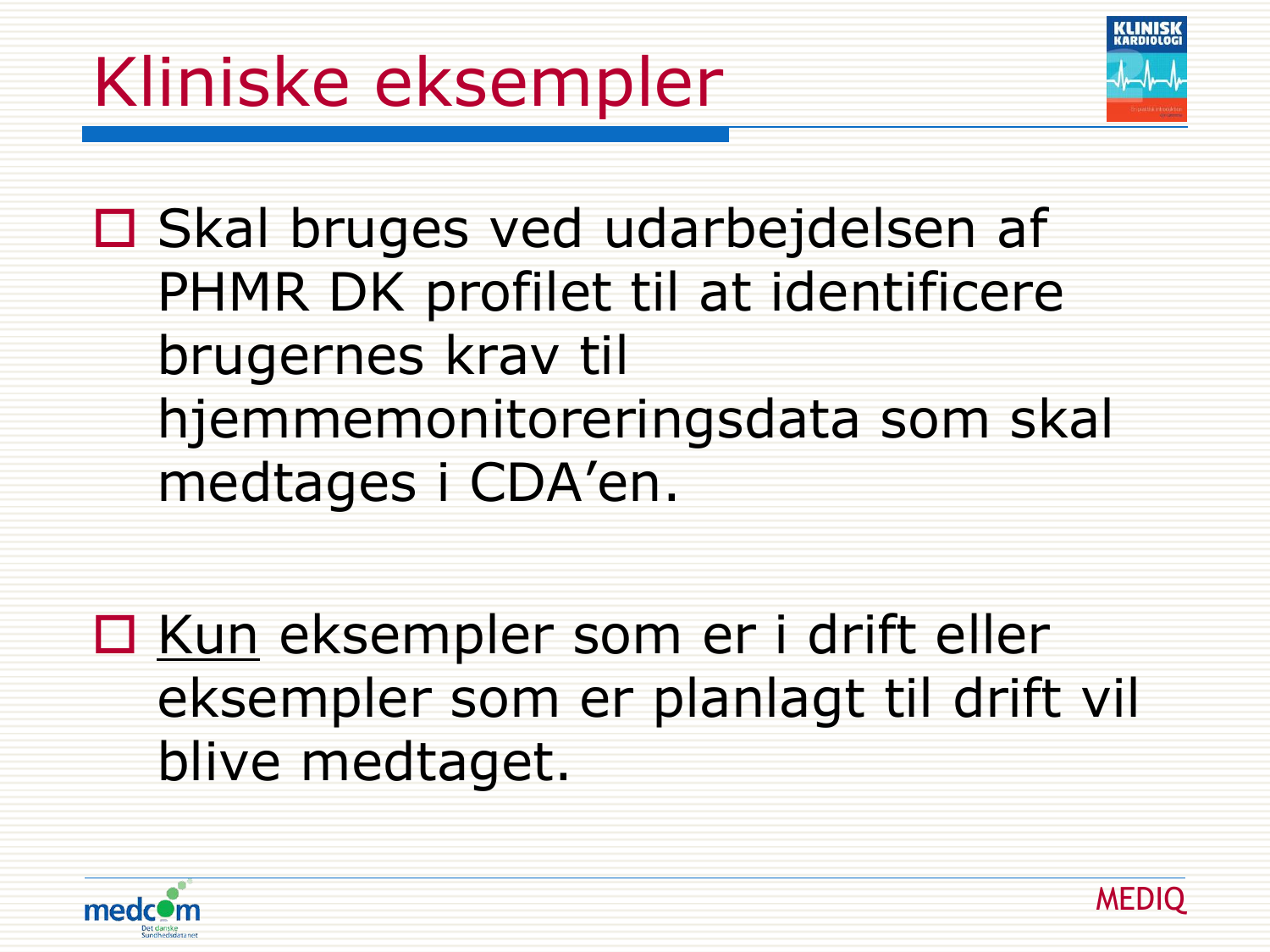### Continua. HRN interface.



| <b>PAN Device</b><br>Ω<br>ω | Application<br><b>Hosting Device</b> |                    | <b>WAN Device</b> | HRN-Interface | Health<br>Reporting<br>Network<br>Device |
|-----------------------------|--------------------------------------|--------------------|-------------------|---------------|------------------------------------------|
| <b>LAN Device</b>           |                                      | <b>rer</b><br>face |                   |               |                                          |
|                             |                                      |                    |                   |               |                                          |



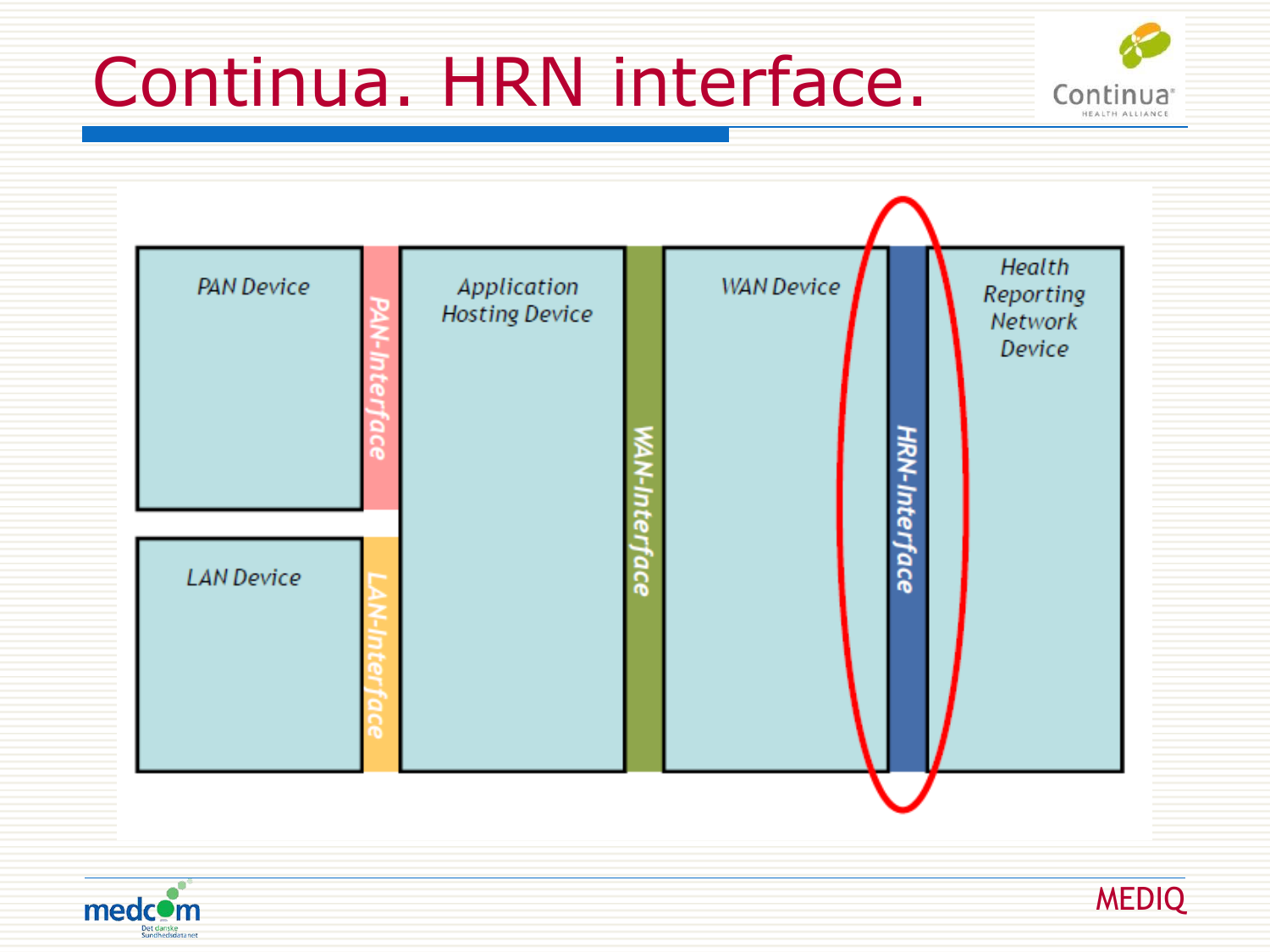### Continua. HRN scope.



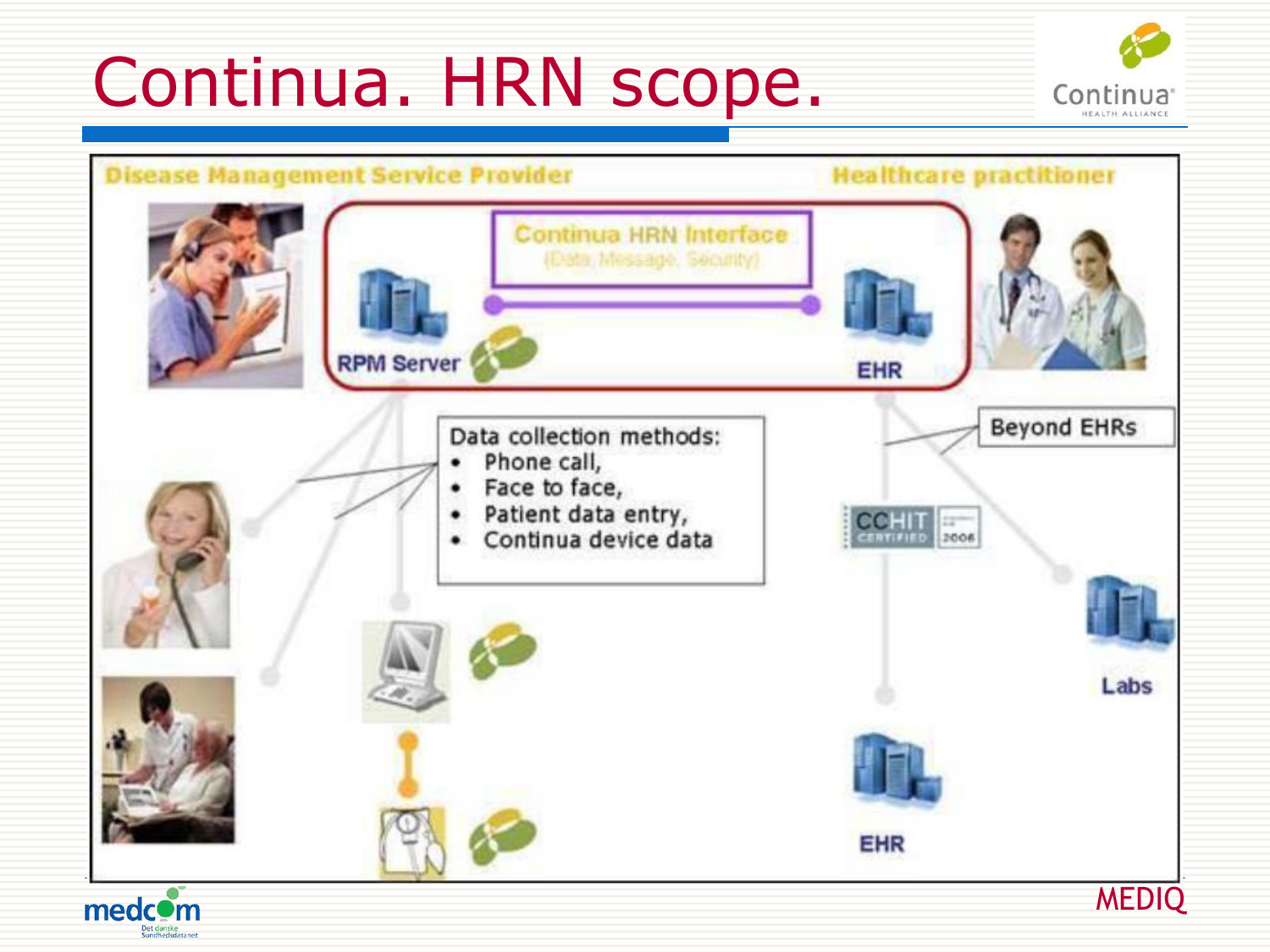# Example #1 - purpose



a) The purpose of this example is to get a first overview of the structure and the content in a PHMR document.

b) To ease the readability of the XML-example below, no text-elements are included.



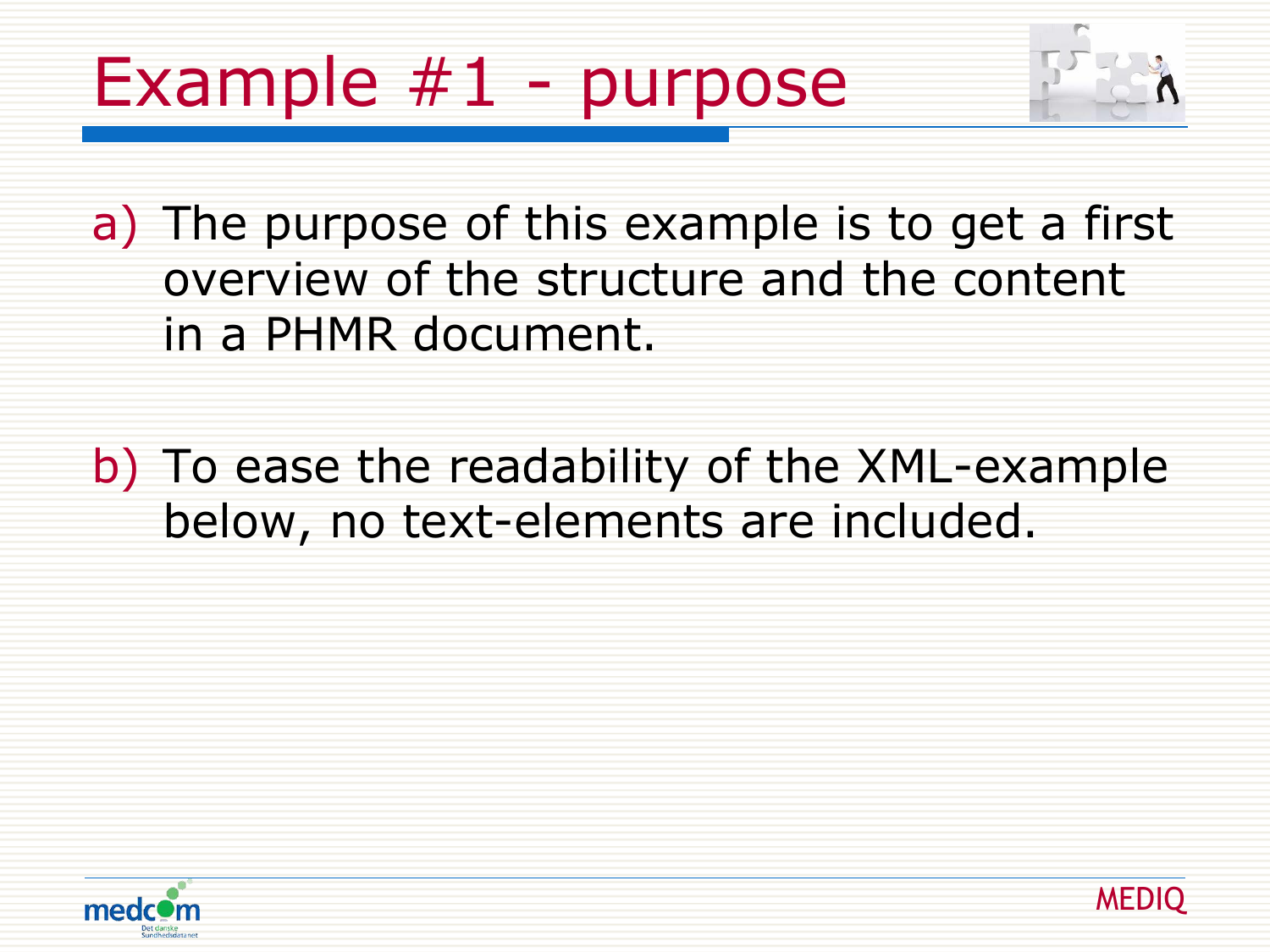#### Example  $#1$  – use case



By the end of 2013, Nancy Ann Berggren was diagnosed with a heart failure and treated at Odense Universitetshospital Svendborg sygehus, Hjertemedicinsk afdeling B. After the discharge she was referred to the outpatient clinic at Svendborg Hospital, for further rehabilitation.

As a part of the rehabilitation plan, Dr. Hans Hansen prescribed Home Monitoring of the weight in the morning – 3 times per. week. A weighing Scale, type xxx was installed in Nancy Ann Berggren's house.

The following measures were taken: 6. January 2014, 08:02: 77,5 kg. 8. January 2014: 07:45: 77,0 kg. 10. January 2014: 8:15: 77,2 kg.

The first transfer of the weight was done the 12. January 2014 at 22.00, to the Home monitoring server in the Region of South Denmark.

The data was viewed at by Dr. Anders Andersen at Svendborg Hospital, Hjertemedicinsk afdeling B the 13. January 2014 at 10.00. Dr. Anders Andersen approved the 3 weight measurements and added a note "The patients weight seems to be constant (77 kg).".

The data was now stored at the Home Monitoring Server in the Region of South Denmark as a Clinical Document (persistent). Finally a copy of the Clinical document was transferred to the National Home Monitoring repository.